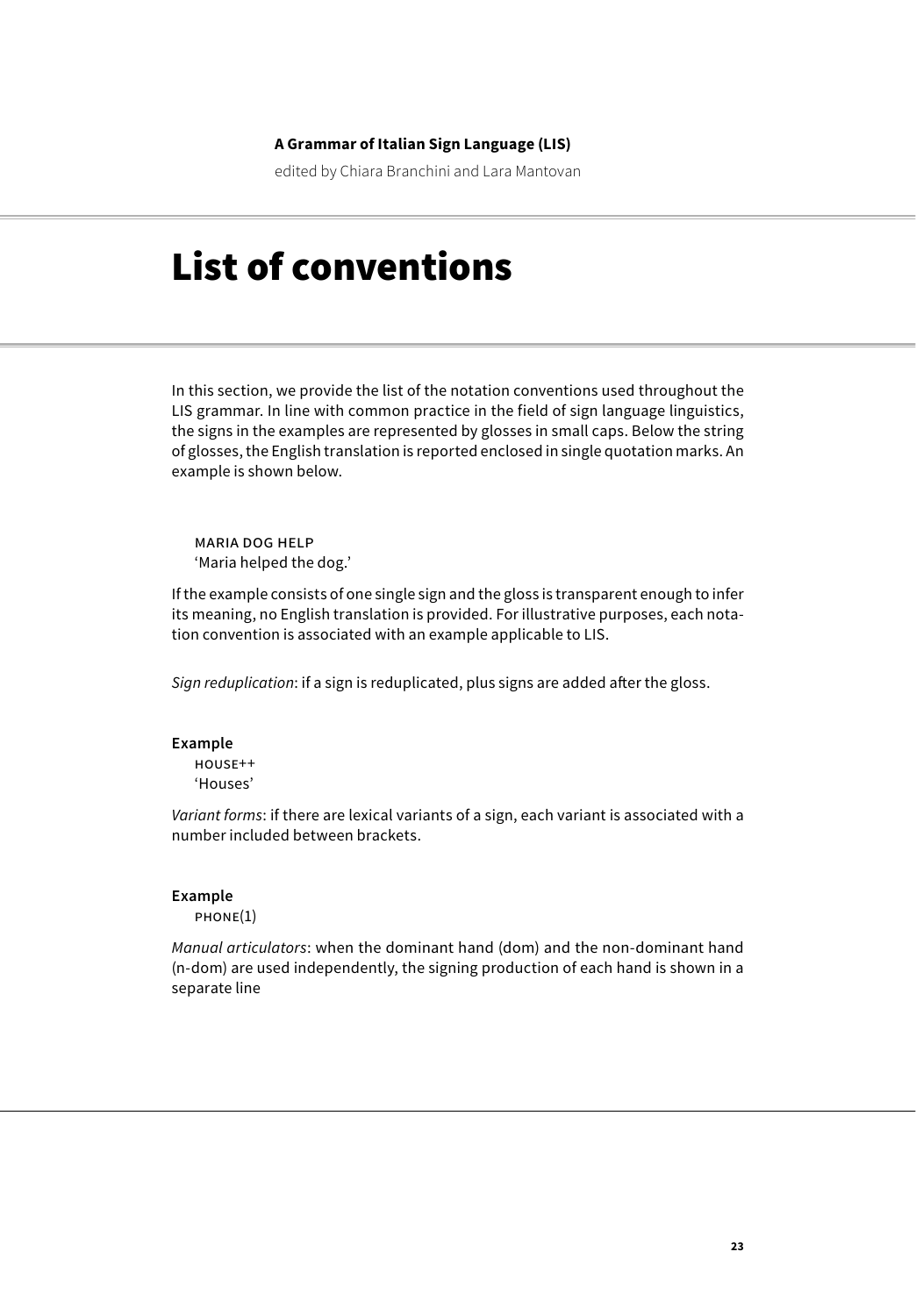## **Example**

dom: dog n-dom: ix 'The dog'

*Temporal extention of signs*: the duration of a sign is represented by adding a sequence of dashes after the relevant gloss.

#### **Example**

dom: DOG BEAUTIFUL n-dom: ix-------------- 'The cute dog'

*Non-manual markers*: non-manuals are indicated by a straight line above the gloss(es). The extension of the line reflects the extension of the corresponding nonmanual marking. Above the line, the abbreviation referring to the relevant non-manual is reported.

## **Example**

wh  $W$  $H$ <sub>ICH</sub>

*Mouthing and mouth gestures*: the approximate transcription is provided between square brackets and the approximate orthographic representation is given between single quotes.

## **Examples**

 [sss] NOT\_YET 'fresco' fresh

*Fingerspelling*: if hyphens are interpolated between letters, the gloss refers to a fingerspelled word.

#### **Example**

l-u-c-a

*Multi-word glosses*: if the gloss identifying a single sign requires two or more words in the glosses, an underscore is interpolated between words.

## **Example**

not\_yet 'Not yet'

*Multi-morphemic signs*: if a sign is composed by more than one morpheme (e.g. compounds, incorporation, cases of cliticisation), a circumflex accent is added between morphemes.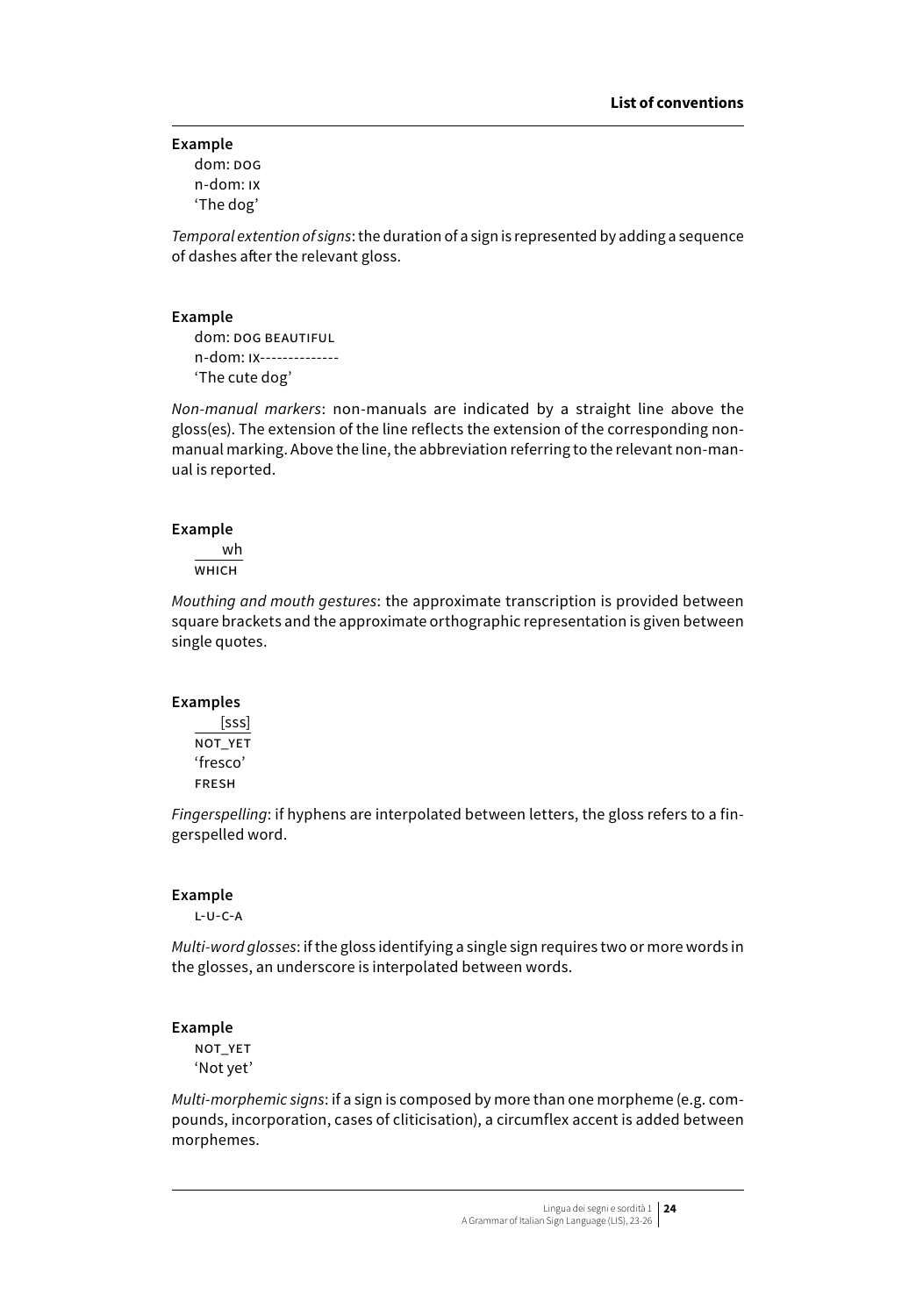**Example** month^two 'Two months'

*Compounds*: if the internal composition of a compound is not relevant to the linguistic description, a gloss identifying the whole meaning of the compound is provided (e.g. computer instead of electricity^CL(5): 'type'). In simultaneous compounds, i.e. compounds in which each hand contributes a separate root, manual articulators are signalled by h1 and h2 included within brackets.

## **Example**

CL(V): 'fork'(h1)^CL(5): 'dish'(h2) 'Fork'

*Suppletive forms*: if a sign is composed by more than one morpheme and the morphemes are not segmentable or identifiable, a dot is added in between.

## **Example**

exist.not 'There is not'

*Pointing signs*: pointing signs are generally glossed as ix. If it functions as personal pronoun, the grammatical person is indicated by a subscript number after the gloss. If the pointing sign has another function (e.g. locative, demonstrative), this is indicated between brackets after the gloss.

## **Examples**

 $IX_1$  $\mathbf{q}$ ix(loc) 'There'

*Verbal agreement*: the locations relevant to verbal agreement are indicated by subscripts.

#### **Example**

 $_{1}$ help $_{2}$ '(I) help (you)'

*Handshape specification*: if a sign is produced with a particular handshape that needs to be specified, the handshape is indicated between brackets after the gloss.

#### **Example**

 $poss(G),$ 'My'

*Location specification*: if a sign is produced in a particular location in the signing space, this is indicated as subscripts included in square brackets.